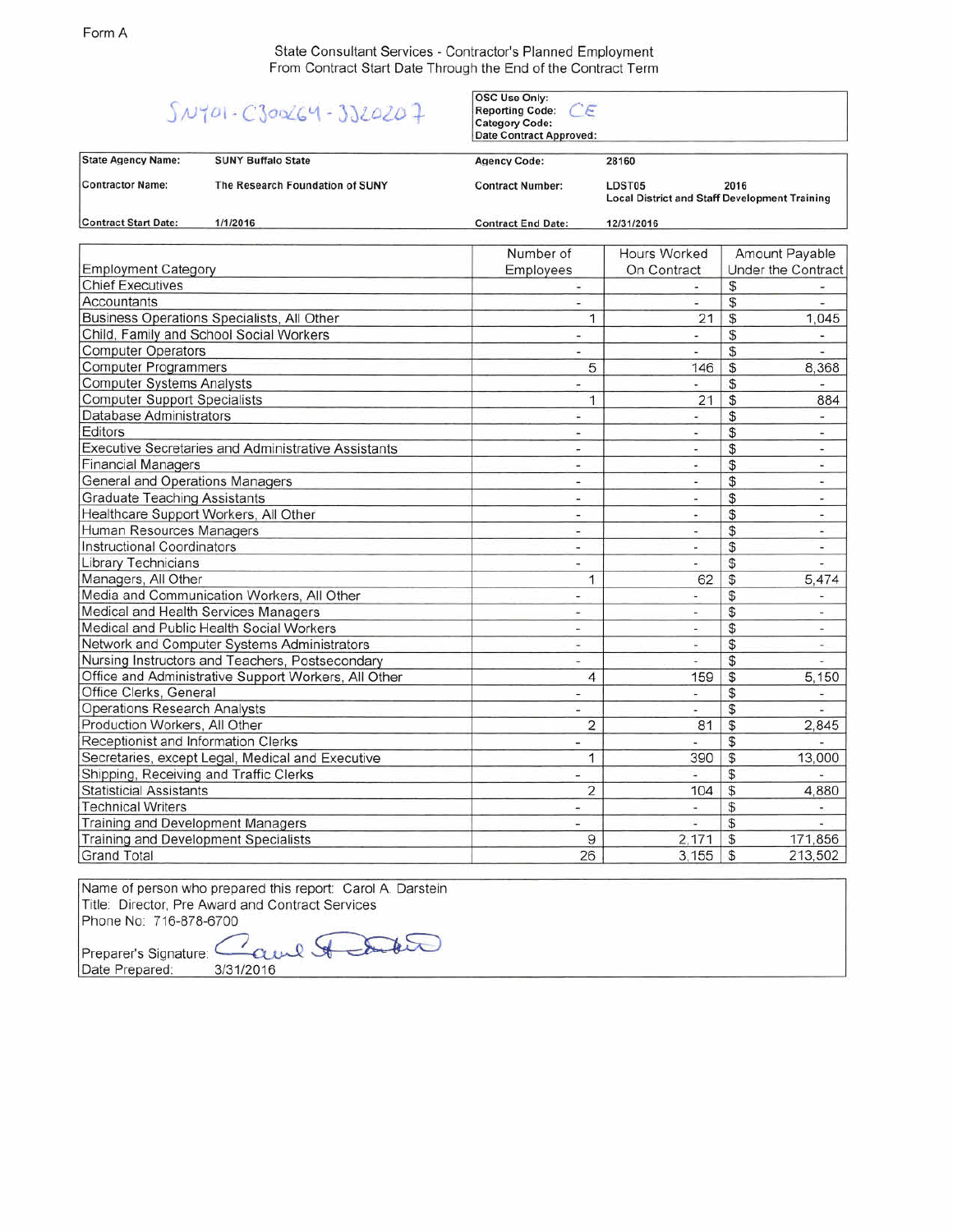State Consultant Services - Contractor's Planned Employment From Contract Start Date Through the End of the Contract Term

|                                                            | $5N701-C300264-3320207$                         | <b>OSC Use Only:</b><br>Reporting Code: CE<br><b>Category Code:</b><br><b>Date Contract Approved:</b> |                                                             |                                |  |
|------------------------------------------------------------|-------------------------------------------------|-------------------------------------------------------------------------------------------------------|-------------------------------------------------------------|--------------------------------|--|
| <b>State Agency Name:</b>                                  | <b>SUNY Buffalo State</b>                       | <b>Agency Code:</b>                                                                                   | 28160                                                       |                                |  |
| <b>Contractor Name:</b>                                    | The Research Foundation of SUNY                 | <b>Contract Number:</b>                                                                               | MGMC03<br>2016<br>Leadership and Organizational Development |                                |  |
| <b>Contract Start Date:</b>                                | 1/1/2016                                        | <b>Contract End Date:</b>                                                                             | 12/31/2016                                                  |                                |  |
|                                                            |                                                 | Number of                                                                                             | <b>Hours Worked</b>                                         | Amount Payable                 |  |
| <b>Employment Category</b>                                 |                                                 | Employees                                                                                             | On Contract                                                 | Under the Contract             |  |
| <b>Chief Executives</b>                                    |                                                 | $\overline{\phantom{a}}$                                                                              |                                                             | \$                             |  |
| Accountants                                                |                                                 | ÷,                                                                                                    | Φ                                                           | \$                             |  |
|                                                            | Business Operations Specialists, All Other      | $\mathbf{1}$                                                                                          | 104                                                         | $\sqrt{3}$<br>5,218            |  |
|                                                            | Child, Family and School Social Workers         | $\overline{\phantom{a}}$                                                                              | $\overline{\phantom{a}}$                                    | \$<br>$\overline{\phantom{a}}$ |  |
| <b>Computer Operators</b>                                  |                                                 | Ŵ.                                                                                                    | ä,                                                          | \$<br>c                        |  |
| <b>Computer Programmers</b>                                |                                                 | 5                                                                                                     | 514                                                         | \$<br>28,915                   |  |
| <b>Computer Systems Analysts</b>                           |                                                 | ÷.                                                                                                    | $\overline{\phantom{a}}$                                    | \$                             |  |
| <b>Computer Support Specialists</b>                        |                                                 | $\mathbf{1}$                                                                                          | 104                                                         | \$<br>4,419                    |  |
| Database Administrators                                    |                                                 | $\overline{\phantom{a}}$                                                                              | ú,                                                          | \$                             |  |
| Editors                                                    |                                                 | $\overline{\phantom{a}}$                                                                              | $\overline{\phantom{a}}$                                    | \$<br>¥                        |  |
| <b>Executive Secretaries and Administrative Assistants</b> |                                                 | $\mathbf{1}$                                                                                          | 98                                                          | $\mathfrak{S}$<br>3.966        |  |
| <b>Financial Managers</b>                                  |                                                 | $\sim$                                                                                                | ÷.                                                          | \$<br>띀                        |  |
| General and Operations Managers                            |                                                 | ×.                                                                                                    | ¥.                                                          | \$<br>÷                        |  |
| <b>Graduate Teaching Assistants</b>                        |                                                 | $\overline{\phantom{a}}$                                                                              | œ.                                                          | \$                             |  |
| Healthcare Support Workers, All Other                      |                                                 | $\overline{\phantom{a}}$                                                                              | ٠                                                           | \$<br>$\overline{a}$           |  |
| Human Resources Managers                                   |                                                 | ä,                                                                                                    | ¥,                                                          | \$<br>٠                        |  |
| <b>Instructional Coordinators</b>                          |                                                 | ×.                                                                                                    | ú,                                                          | \$<br>W.                       |  |
| Library Technicians                                        |                                                 | ÷                                                                                                     | ÷.                                                          | \$                             |  |
| Managers, All Other                                        |                                                 | $\mathbf{1}$                                                                                          | 62                                                          | $\mathfrak{s}$<br>5.474        |  |
|                                                            | Media and Communication Workers, All Other      | $\overline{\phantom{a}}$                                                                              | $\overline{\phantom{a}}$                                    | \$<br>$\frac{1}{2}$            |  |
| Medical and Health Services Managers                       |                                                 | ÷.                                                                                                    | $\overline{\phantom{a}}$                                    | \$<br>a.                       |  |
| Medical and Public Health Social Workers                   |                                                 | $\overline{a}$                                                                                        | ×,                                                          | \$<br>×.                       |  |
| Network and Computer Systems Administrators                |                                                 | ÷.                                                                                                    | Σ                                                           | \$<br>÷                        |  |
|                                                            | Nursing Instructors and Teachers, Postsecondary | ù,                                                                                                    | ÷,                                                          | \$<br>u                        |  |
| Office and Administrative Support Workers, All Other       |                                                 | 5                                                                                                     | 427                                                         | \$<br>13,145                   |  |
| Office Clerks, General                                     |                                                 | 1                                                                                                     | 42                                                          | \$<br>633                      |  |
| <b>Operations Research Analysts</b>                        |                                                 | u.                                                                                                    | Ξ                                                           | $\frac{1}{2}$<br>ο             |  |
| Production Workers, All Other                              |                                                 | $\overline{2}$                                                                                        | 202                                                         | \$<br>7.115                    |  |
| Receptionist and Information Clerks                        |                                                 | ۰                                                                                                     | ÷.                                                          | \$<br>٠                        |  |
| Secretaries, except Legal, Medical and Executive           |                                                 | ¥,                                                                                                    | Z.                                                          | \$<br>¥                        |  |
| Shipping, Receiving and Traffic Clerks                     |                                                 | $\overline{\phantom{a}}$                                                                              | a)                                                          | $\mathfrak{S}$<br>s.           |  |
| <b>Statisticial Assistants</b>                             |                                                 | $\overline{2}$                                                                                        | 125                                                         | $\mathfrak{S}$<br>6,030        |  |
| <b>Technical Writers</b>                                   |                                                 |                                                                                                       | ÷,                                                          | $\mathcal{S}$<br>÷,            |  |
| Training and Development Managers                          |                                                 | ä,                                                                                                    | L)                                                          | \$                             |  |
| Training and Development Specialists                       |                                                 | 5                                                                                                     | 1,281                                                       | \$<br>335,645                  |  |
| <b>Grand Total</b>                                         |                                                 | 24                                                                                                    | 2.959                                                       | $\mathcal{L}$<br>410,560       |  |

Name of person who prepared this report: Carol A. Darstein Title: Director, Pre Award and Contract Services Phone No: 716-878-6700

Preparer's Signature Count of Jackets Date Prepared: